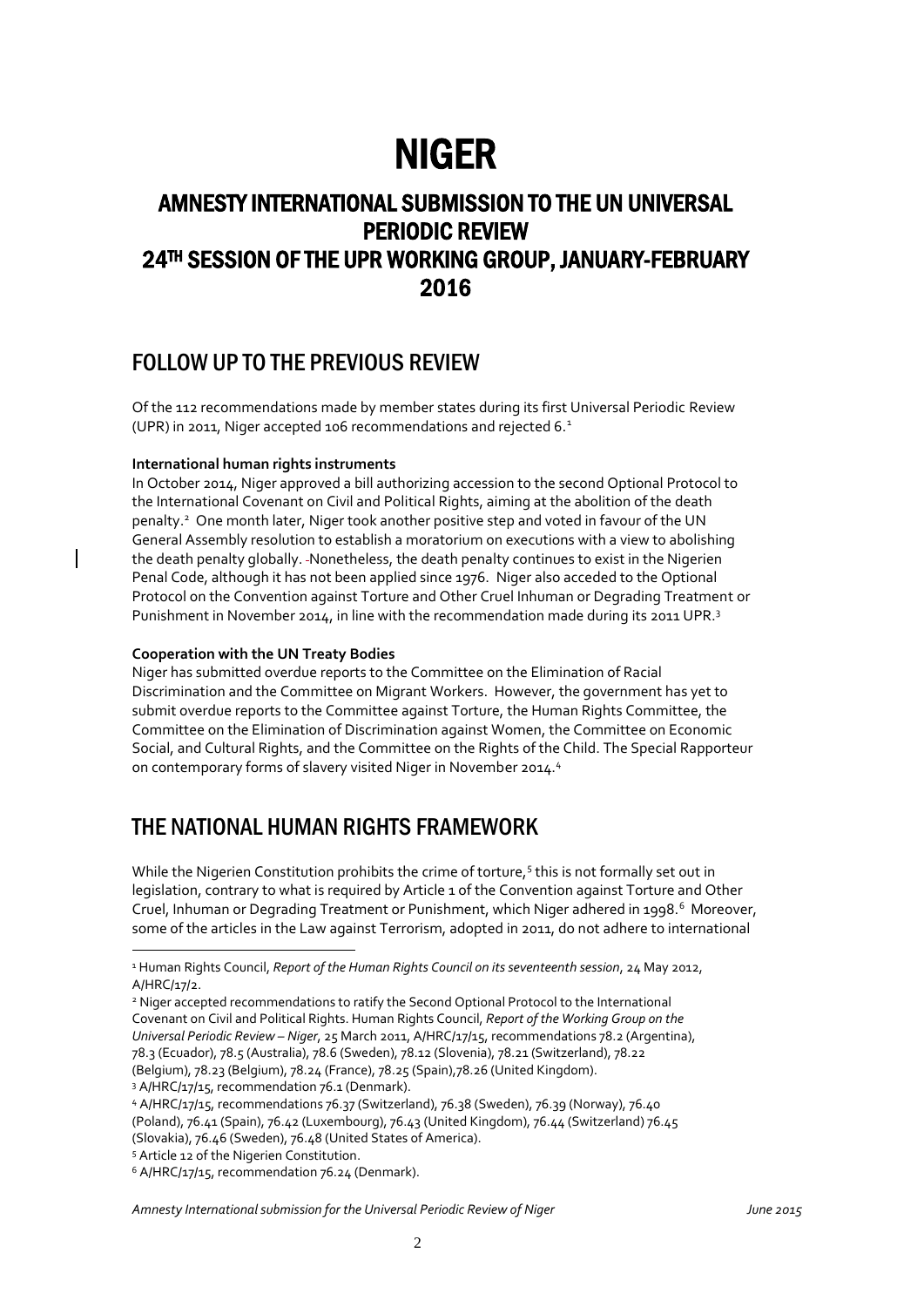human rights law and standards.<sup>7</sup> On 5 June 2015, Niger was the first country to sign the International Working Group's (Organisation Internationale du Travail, OIT) Protocol, a legally binding instrument, against modern slavery.

# THE HUMAN RIGHTS SITUATION ON THE GROUND

# **Armed conflict and crimes under international law by armed groups**

Over the last four years, armed groups, including Al-Qaïda in the Islamic Maghreb (AQIM) and Boko Haram, have perpetrated attacks, including against civilians, in different locations throughout the country.

In January 2011, two French citizens were abducted in Niamey. They were killed the following day during a failed rescue operation on the border with Mali, involving forces from France and Niger. Three gendarmes, as well as a number of alleged members of AQIM, were reportedly also killed during the attack. AQIM claimed responsibility for the abductions.

In October 2012, five aid workers – four Nigerien nationals and a Chadian national – and their driver, a Nigerien citizen, were kidnapped by armed men in Dakoro, in the Maradi region of northern Niger, and held for three weeks. The Chadian hostage was shot and wounded during his capture and died shortly afterwards.

In October 2014, armed groups launched simultaneous attacks on a security post at the Mangaïzé camp for Malian refugees, Ouallam prison, and a military patrol at Bani Bangou, all in the Tillabéry region near the border with Mali. At least nine members of the security forces were killed.

In February 2015, Boko Haram members carried out attacks against the village of Bosso, in southeast Niger on the border with Chad, and the city of Diffa, in the extreme east of Niger on the Nigerian border. On 25 April 2015, Boko Haram members attacked the Isle of Karamga, killing 46 soldiers and 28 civilians, and injuring a further nine soldiers. On 19 June, the government reported that 38 people, including 14 women and 10 children, were killed in Boko Haram attacks in the villages of Lamana and Ngounao, in the region of Diffa.

## **Security and human rights**

1

In January 2011, Niger adopted a new law against terrorism; however, certain articles of this law do not adhere to international standards.

The offences are quite broadly framed, and the definition of terrorist acts could be applied to restrict rights to freedom of thought, conscience and religion, freedom of opinion and expression, freedom of association or freedom of assembly in a manner that is not justified in order to protect against terrorist acts.<sup>8</sup>

The law also imposes the death penalty in a number of articles if the offence results in the death of

<sup>7</sup> In particular, in the Ordonnance No 2011-12 of 27 January 2011, « modifiant et complétant la loi no. 61-27 du 15 juillet 1961 portant institution du Code pénal » in its definition of « terrorist act » is too broad and refers quite generally to « disrupting the normal functioning of public services », the definition should be clearer to that it cannot be used to apply to advocacy, protest or dissent. A number of articles (article 399.1.12, 399.1.14, 399.1.15, also provide for the death penalty if the offence results in the death of one or more persons, which Amnesty International opposes under all circumstances. Finally, Ordonnance n° 2011-13 du 27 janvier 2011, article 605.8 allows for four years of pre-trial detention (please see the security and human rights section for more details). 8 ICCPR articles 18, 19, 21 and 22; ECHR, articles 9, 10 and 11; African Charter, articles 8, 9 10 and 11; UDHR, articles 18, 19, and 20.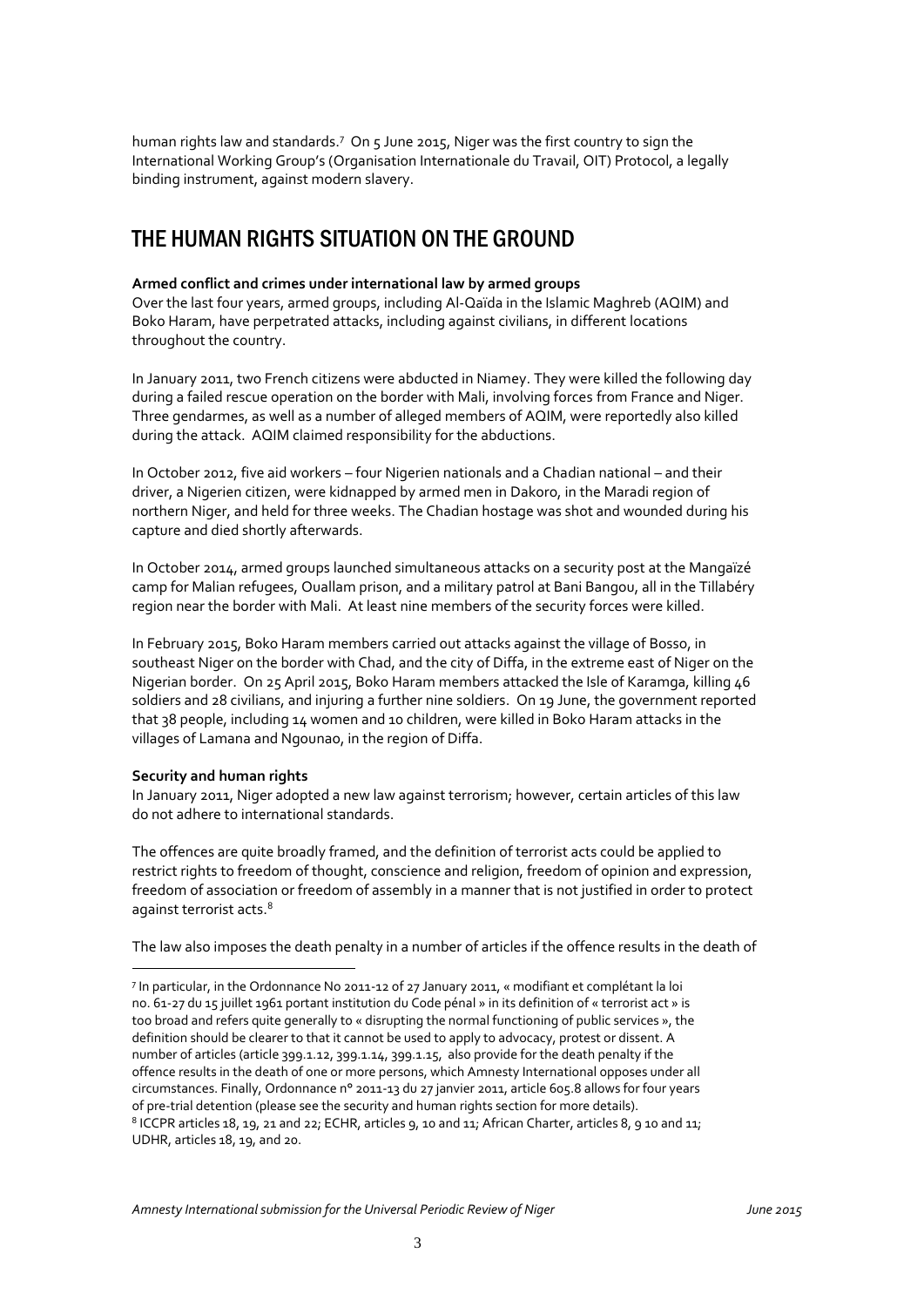one or more persons.<sup>9</sup> The death penalty is the ultimate cruel, inhuman and degrading punishment and violates the right to life, as proclaimed in Article 3 the Universal Declaration of Human Rights. It is also in violation of Articles 10 and 11 of the Nigerien Constitution, which protect the right to life and the integrity of the person.<sup>10</sup>

In response to attacks carried out by Boko Haram members against the village of Bosso and the city of Diffa, the Nigerien government decreed a state of emergency on 10 February 2015 covering the whole of the Diffa region.<sup>11</sup> On 26 February, the state of emergency was extended by three months by Parliament. It was then extended a second time for three months on 26 May 2015. The state of emergency prohibits the circulation of two-wheeled vehicles day and night in the region and prohibits any circulation of vehicles registered in Nigeria, thus restricting the free movement of local populations; in certain circumstances this could potentially lead to a violation of Article 12 of the International Covenant on Civil and Political Rights. Moreover, it forbids farmers from exporting their products (pepper and fish) to markets within the country, as this is believed to be a source of food and revenue for Boko Haram members,<sup>12</sup> in violation of Article 11 of the International Covenant on Economic, Social and Cultural Rights. The decree also gives administrative officers the authority to do house searches at any time day or night.

#### **Torture and ill-treatment**

Several people, including nationals of Nigeria, accused of being members of AQIM, Boko Haram and a Nigerian Islamist armed group suspected of terrorist activities, were ill-treated during arrest or shortly afterwards in an attempt to extract confessions. During a mission to Niger in 2012 Amnesty International collected the testimonies of prisoners who were tortured in order to extract a confession:

In January 2012, a man was arrested in Diffa and taken to the anti-terrorist cell headquarters in Niamey. He was not informed of the reasons for his arrest and was beaten, slapped and punched in the neck by the officers when he said he did not recognise someone shown to him in a photo.

In April 2012, another man was arrested in Diffa, near the border with Nigeria, and punched and kicked. He was accused of being a member of Boko Haram and charged with terrorism offences.

## **Prison conditions**

1

Prisons remain overcrowded. Civil society groups have reported that at the end of 2014, the Niamey civil prison held three times its capacity of prisoners;<sup>13</sup> normally this prison can hold 350 prisoners but in 2014 it held 1000,<sup>14</sup> resulting in very harsh conditions.

<sup>12</sup> Alternative Espaces Citoyens, p. 7.

<sup>9</sup> Articles 399.1.2, 399.1.3, 399.1.6, 399.1.8, 399.1.9, 399.1.12 and 399.1.14 of this law.

<sup>10</sup> Article 10 of the Nigerien constitution, "The human person is sacred, the state has an absolute obligation to respect and protect it. It must guarantee the full fulfilment of the person," and article 11, "Everyone has the right to life, health, safety, physical and mental integrity, education and education in the conditions defined by law."

<sup>&</sup>lt;sup>11</sup> Almost all of the people met by the AEC's (Alternative Espaces Citoyens, AEC) mission in March 2015, representatives of trade unions of transporters and traders or pepper and fish, say they have never seen a written copy of the State of emergency; they all said that they had only learned the details of these measures by radio broadcasts made by regional authorities, particularly the Governor of the region. The main measures cited by local actors concern: (i) motorcycles prohibition day and night traffic on the entire territory of the Diffa region; (ii) formal prohibition on exporting local pepper and fish products to Nigerian markets; (ii) -the rationing or even ban of sales of hydrocarbons in cans and in other makeshift containers; (Iv) prohibition of circulation of all vehicles and trucks with Nigerian registration plates, Alternative Espaces Citoyens, *« Etat d'urgence dans la région de Diffa : Rapport de mission d'observation de la situation humanitaire et des droits de l'homme »*, April 2015, p. 6.

<sup>13</sup> Collectif des Organisations de Défense des Droits de l'Homme et de la Démocratie, *« Rapport sur* 

*la situation des droits de l'homme en milieu carcéral au Niger »*, décembre 2014, p. 24.

<sup>&</sup>lt;sup>14</sup> Collectif des Organisations de Défense des Droits de l'Homme et de la Démocratie.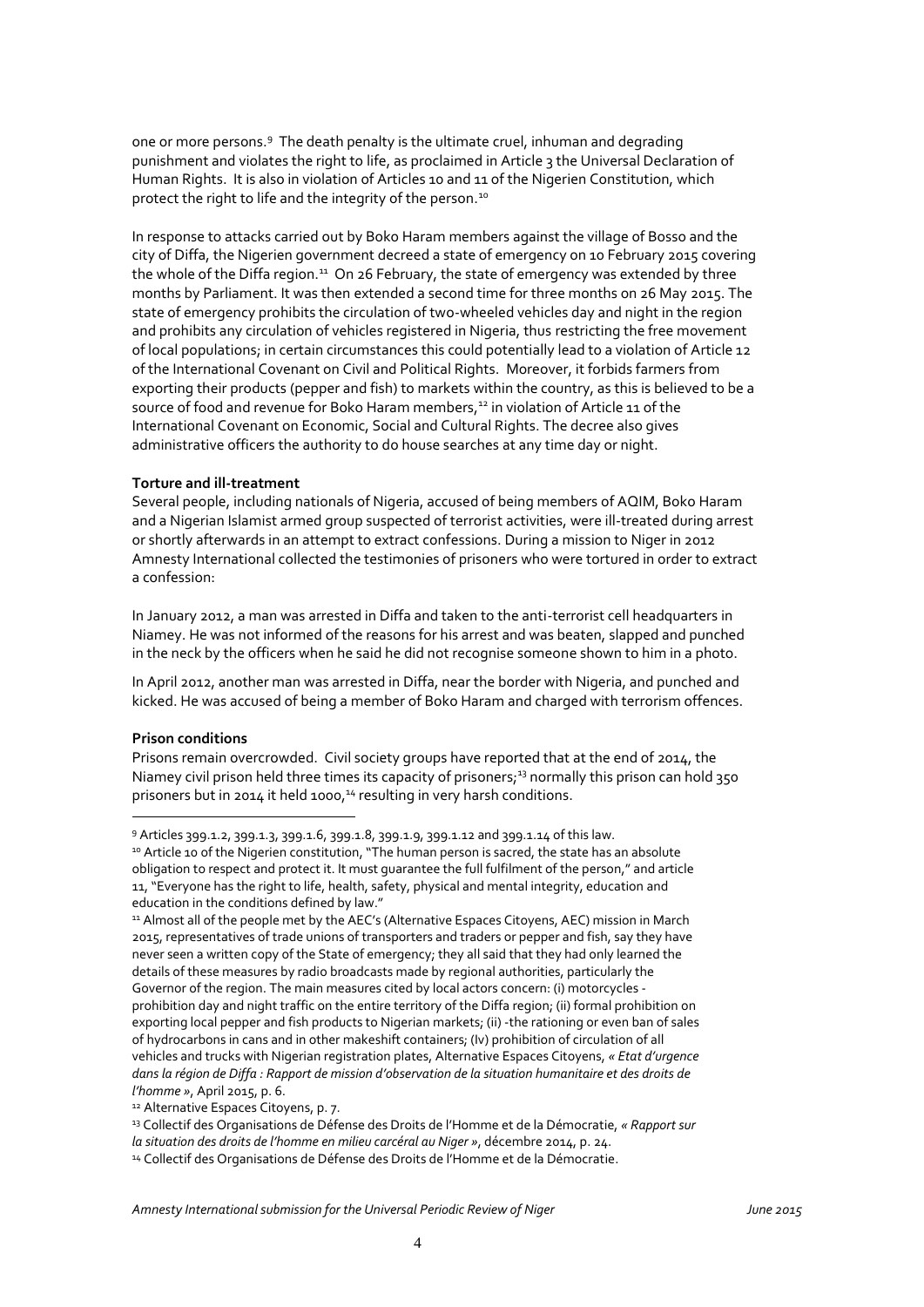A collective of civil society groups reported that in 2013 and 2014 at least five people died in detention in different prisons in the country due to a lack of access to medical care.<sup>15</sup> It was also reported that in the Koutoukalé high security prison, acts of violence are frequently perpetrated against prisoners; in September 2013 this led to the death of a prisoner.<sup>16</sup>

#### **Freedom of expression**

In January 2014, two journalists, including Soumana Idrissa Maïga, director of the private daily *L'Enquêteur*, were held in police custody in Niamey for 96 hours. They were charged with plotting against state security after publishing an article reporting that certain persons were saying that the days of the administration were numbered. A date for their trial has not yet been set.

In June 2015, two newspapers, *L'Actualité* and *L'Opinion*, were banned by the authorities from publishing for one month for "violating the journalists' charter". The Superior Council for Communication (Conseil supérieur de la communication, CSC) did not explain its decision nor did it specify which articles in these publications had motivated its decision to ban it from publishing.

#### **Human rights defenders**

In July 2014, Ali Idrissa, the co-ordinator of the civil society network *"Publish What You Pay"*, was taken into police custody twice following a press conference during which he called on the French mining company *AREVA* to respect Niger's mining laws and denounced aspects of the France-Niger relationship as neo-colonial. A further 10 civil society leaders were also arrested in Niamey on 18 July 2014 but released the same evening.

Moussa Tchangari, Secretary General of the Alternative Citizen Spaces (*Alternatives Espaces Citoyens*, AEC) was arrested on 18 May while bringing food to eight village chiefs in the Diffa region who had been arrested on 15 May for "failure to cooperate with the authorities in the fight against Boko Haram". His own arrest was also linked to reports published by his organisation, criticising the government for failing to take appropriate measures to protect human rights in view of recent Boko Haram attacks in the Diffa region. He was allowed access to a lawyer, but denied family visits while in detention at the anti-terrorist brigade's station. He staged a hunger strike after anti-terrorist brigade officers refused to give him food brought by his wife. He was provisionally released ten days after his arrest.

Nouhou Azirka, President of the Movement for the Promotion of Responsible Citizenship (*Mouvement Pour la Promotion de la Citoyenneté Responsible*, MPCR) was arrested on 24 May and detained in police custody for "offences against national defence". His arrest came after a television interview in which he stated that soldiers in the Diffa region had complained of poor working conditions. He had been questioned twice before by the police over the interview. Nouhou Azirka was provisionally released on the same day as Moussa Tchangari.

#### **Displaced persons**

<u>.</u>

In June 2015, Niger was hosting over 64,000 refugees fleeing the crisis following the 2012/13 conflict in Mali and ongoing violence in north-eastern Nigeria.

Following the Boko Haram attack on the Isle of Karamga in April 2015, the Nigerien authorities ordered a forced evacuation of islands in Lake Chad for security reasons. There were at least 14 deaths among those fleeing due to hunger, thirst and heat during the long march towards the camp of N'guigmi. Defence and security forces were reported to have prohibited local

<sup>&</sup>lt;sup>15</sup> Collectif des Organisations de Défense des Droits de l'Homme et de la Démocratie, p. 18.

<sup>&</sup>lt;sup>16</sup> Collectif des Organisations de Défense des Droits de l'Homme et de la Démocratie.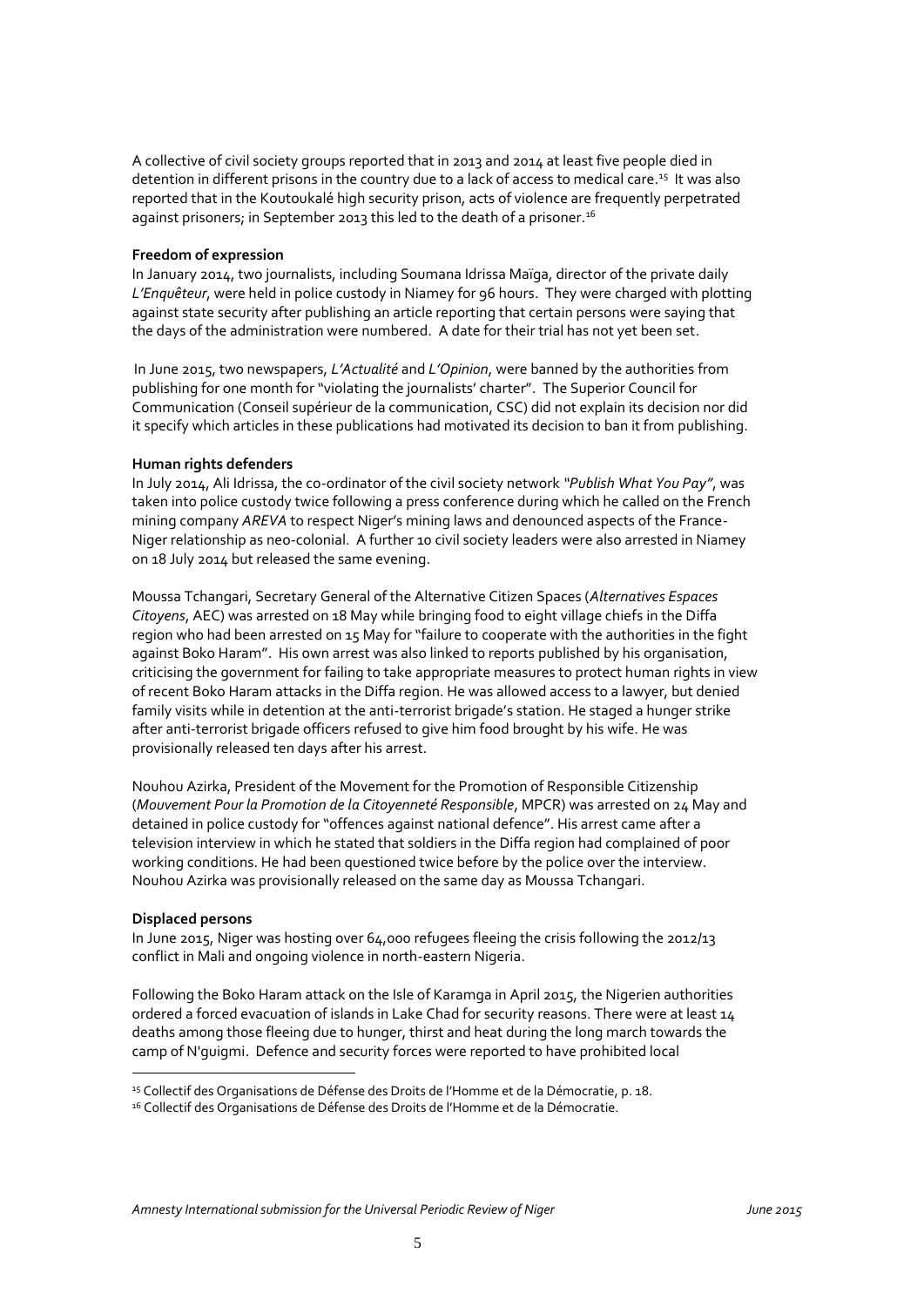transporters from taking the people fleeing to the camp.<sup>17</sup> Furthermore, the authorities made no arrangements for the reception and resettlement of the displaced people; notably there was a lack of essential resources such as water and food upon arrival.<sup>18</sup>

# RECOMMENDATIONS FOR ACTION BY THE STATE UNDER REVIEW

# Amnesty International calls on the government of Niger to:

*Armed conflict and crimes under international law by armed groups*

- Open prompt, thorough, impartial and effective investigations by civilian authorities into all allegations of crimes under international law and human rights violations, in order to identify those suspected of criminal responsibility. If sufficient admissible evidence is found, prosecutions must take place and those found guilty in fair trials without recourse to death penalty should be punished by appropriate penalties which take into account the grave nature of the crimes committed;
- Armed groups must bring an end to the abduction and wilful killings of civilians, as well as hostage-taking.

# *Security and human rights*

- Define in precise terms what can constitute a "terrorist act" in anti-terrorist legislation so that such legislation cannot be used to restrict rights such as freedom of thought, conscience and religion, freedom of opinion and expression, freedom of association or freedom of assembly;
- Abolish the death penalty for all crimes, including terrorist acts, and ensure that all those arrested or detained on suspicion of terrorist acts have immediate and unrestricted access to legal counsel;
- Ensure that the state of emergency imposed in the region of Diffa does not violate the fundamental human rights of local populations and displaced persons. In particular, that the authorities must ensure an equitable distribution of food supplies in response to need, in accordance with Article 11 of the International Covenant on Economic, Social and Cultural Rights by removing the ban on trading pepper and fish.

## *Freedom of expression and religion*

- As committed to by Niger in its previous UPR<sup>19</sup>, ensure that the rights to freedom of expression and assembly are fully respected and protected and not unnecessarily and arbitrarily restricted by the State's response to terrorism or the actions of armed groups, such as Boko Haram;
- Seek the advice of the Special Rapporteur on the protection and promotion of the right to freedom of opinion and expression and cooperate fully with his recommendations.<sup>20</sup>

# *Human rights defenders*

1

 Guarantee the protection of human rights defenders and ensure that they are able to carry out their work free from all harassment and intimidation;<sup>21</sup>

<sup>17</sup> Alternative Espaces Citoyens, *"Déplacement forcé des populations des îles du lac Tchad au Niger: Rapport de la mission d'observation de la situation humanitaire et des droits de l'homme à Diffa et N'Guigmi »*, May 2015, p. 5.

<sup>18</sup> Alternative Espaces Citoyens, p. 6.

<sup>19</sup> A/HRC/17/15, recommendations 76.59 (Slovakia) and 76.60 (Sweden).

<sup>&</sup>lt;sup>20</sup> A/HRC/17/15, recommendation 76.18 (Italy).

<sup>&</sup>lt;sup>21</sup> A/HRC/17/15, recommendation 76.61 (Slovakia).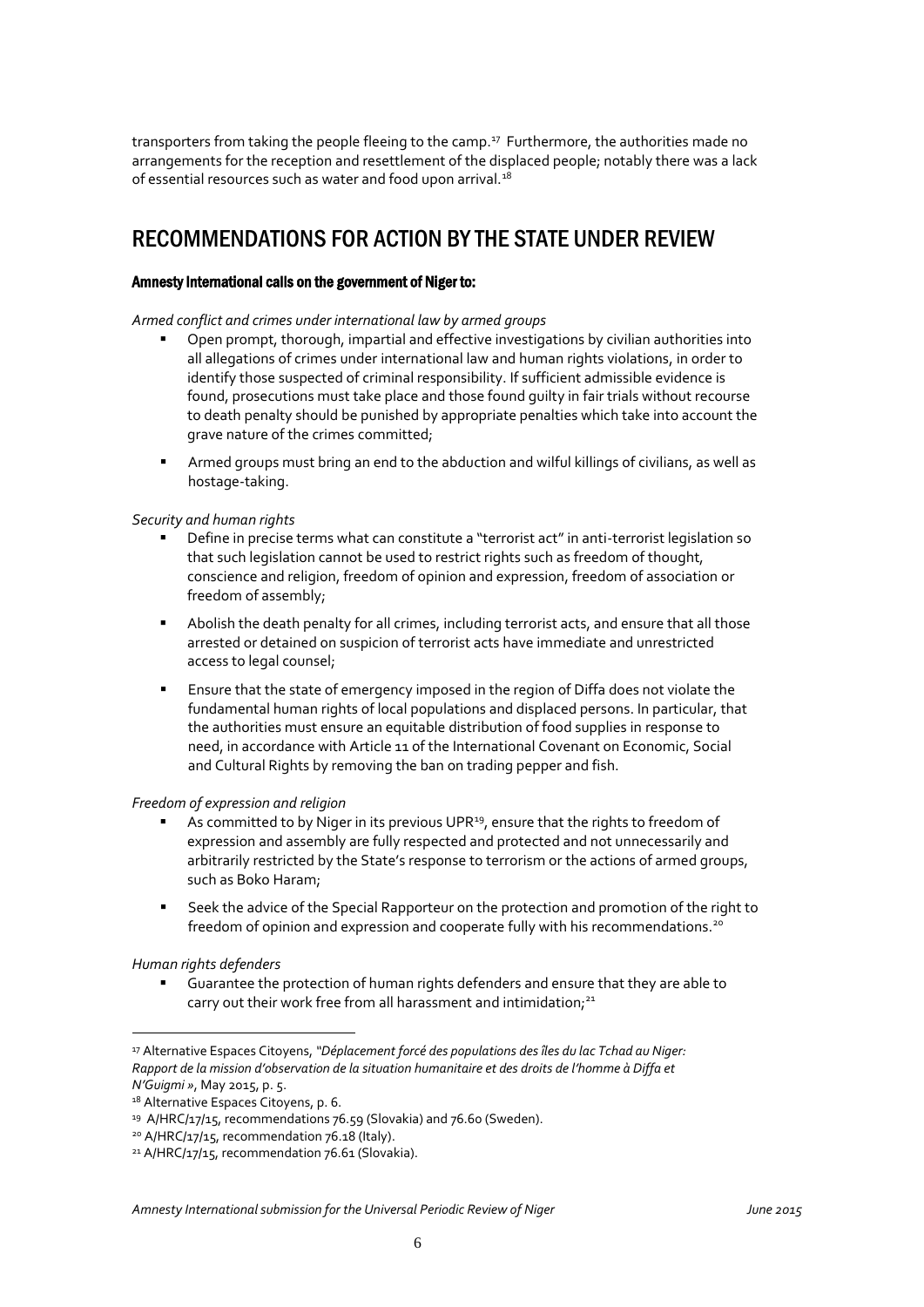**IMMED 4.5 Immediately and unconditionally release Nouhou Azirka, and drop all charges against** Moussa Tchangari, both of whom have been arrested and detained solely for exercising their rights to freedom of expression and association.

# *Torture and other Ill-treatment*

- End torture and other ill-treatment, including by promptly carrying out investigations into all such allegations, ensuring that confessions obtained through torture are not admitted in court, by holding those suspected of criminal responsibility to account in fair trial procedures without recourse to death penalty, and providing all victims with full reparation;<sup>22</sup>
- Include a definition of torture in the Penal Code as required by the Convention against Torture and Other Cruel, Inhuman or Degrading Treatment or Punishment, and criminalize torture in law and practise;
- Adopt a national action plan against torture and other ill-treatment.<sup>23</sup>

# *Prison conditions*

- **Establish a national independent mechanism to inspect detention centres**;<sup>24</sup>
- **Enforce a comprehensive plan to reduce and eventually end overcrowding in prisons,** which also focuses on eradicating conditions and practices that violate the human rights of prisoners;
- Ensure that all prisons have access to adequate food and that a nutritionist or health worker oversees the preparation and distribution of food, as well as access to sanitation and medical assistance and that there is at least one qualified doctor on staff to conduct regular clinical work in all prisons.

## *Displaced persons*

 Provide for the immediate needs, including shelter, food, water, and health care, for those displaced in the context of the armed conflict with groups such as Boko Haram.

## *The death penalty*

1

- Abolish the death penalty and repeal the provisions of the 1961 Criminal Code, which provides for the application of the death penalty,<sup>25</sup> and pending abolition, to maintain a *de facto* moratorium on executions;
- Commute without delay all death sentences to terms of imprisonment and ensure that the death penalty is not under any circumstances imposed in violation of Article 6 of the International Covenant on Civil and Political Rights.

<sup>22</sup> A/HRC/17/15, recommendations 76.56 (France) and 78.30 (Switzerland)

<sup>23</sup> A/HRC/17/15, recommendation 78.29 (Spain).

<sup>&</sup>lt;sup>24</sup> A/HRC/17/15, recommendation 78.1 (France)

<sup>25</sup> A/HRC/17/15, recommendations 76.22 (Norway) and 78.24 (France)